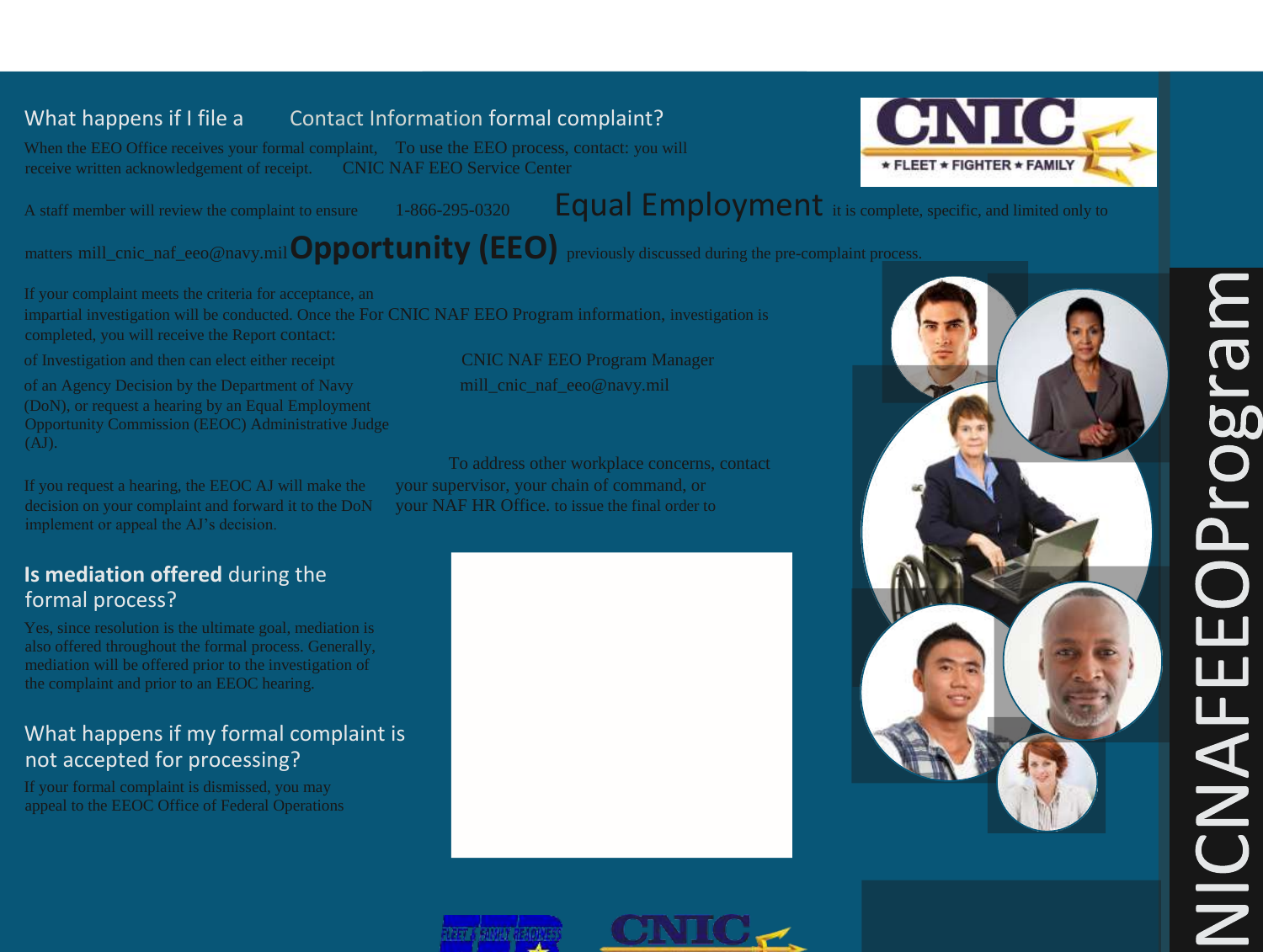(OFO). You have 30 calendar days from the receipt of your Dismissal Letter to file an appeal.

# **What happens if I don't**  agree with the final **EEO Discrimination** Decision on my complaint?

You have the opportunity to either appeal to EEOC OFO, or you may file a lawsuit in Federal District **for NAF Employees** Court. Equal Employment **Opportunity (EEO)** Equal employment opportunity is the right of every

employee and applicant. Civil rights laws protect employees and applicants from harassment and discrimination based on race, color, sex (pregnancy, gender identity, and sexual orientation), religion, national origin, age (over 40), disability (physical or mental), genetic information, and reprisal (for prior EEO activity). All employment decisions will be made without regard to these factors and will be made fairly and equitably based on merit principles. EEO efforts are aimed to remove any barriers to employment so that a diverse workforce results and all members can participate fully and successfully.

#### CNIC N9 EEO Policy for NAF Employees

CNIC N9 is committed to providing equal employment opportunity to all NAF employees and applicants. Treating each person with respect and valuing the diverse perspectives within the organization are N9

#### Complaint Process